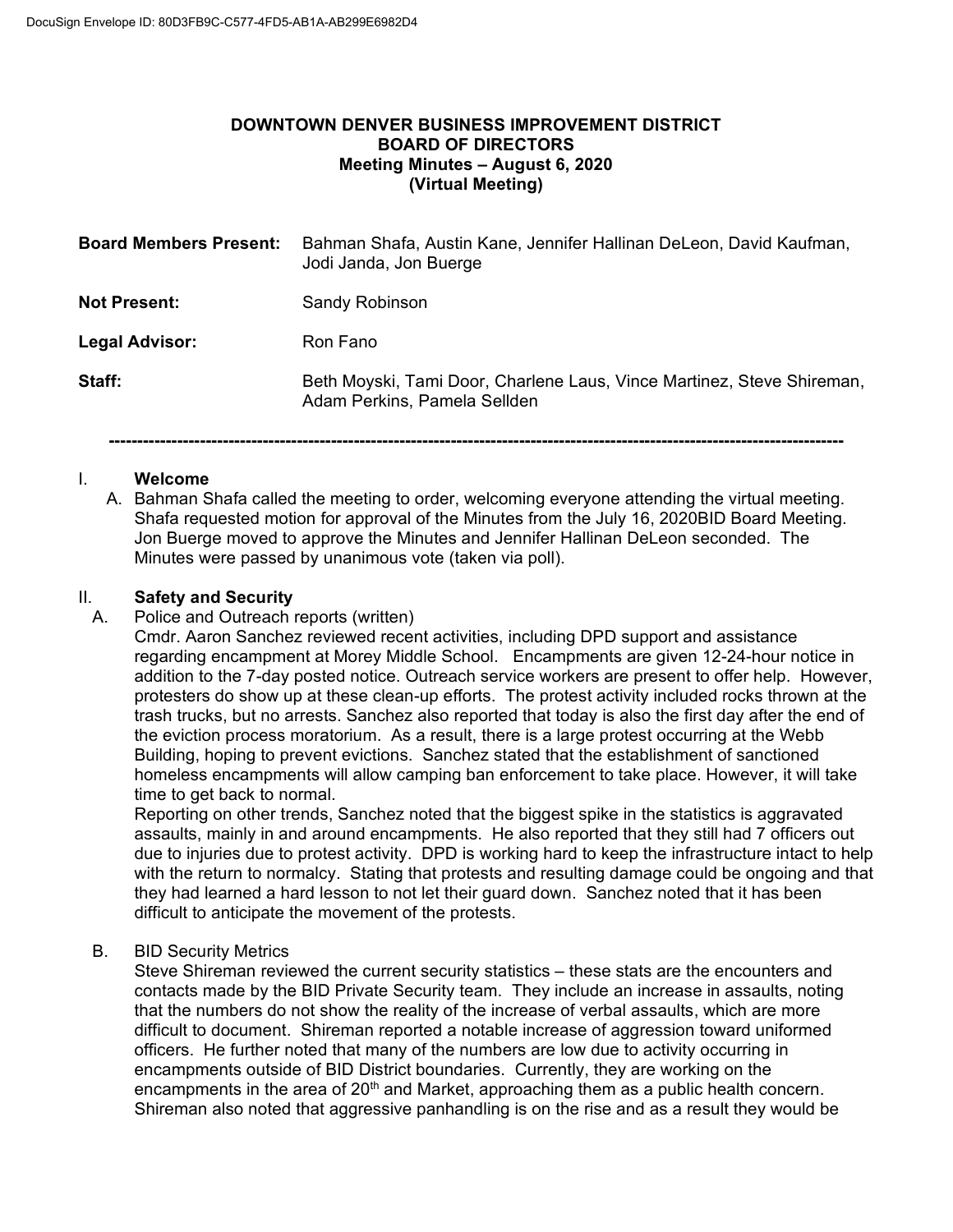increasing patrols around the sidewalk patios. They are again having issues with Brothers of Brass, who despite complaints will not relocate, often aggressively refusing. The Security Team has been working to increase outreach. They have been helping with vandalism assessment, working with the Clean and Safe Team to help bridge the gap in the absence of the DPD presence.

#### III. **Public Space and Mobility**

#### A. Safe Outdoor Spaces

Evan Dreyer from the Mayor's office presented an update on the efforts to establish temporary outdoor spaces. Noting that the Hancock administration has typically been opposed to outdoor options for housing the homeless, but due to the extraordinary situation (COVID-19) and the surge in the homeless population, they acknowledge that an extraordinary effort is needed. Currently they are attempting to locate viable sites and finding numerous reasons a site will not work and only a few reasons where it could/will. Dreyer introduced Cole Chandler of the Colorado Outdoor Collaborative, noting that Chandler had been working on the issue for quite some time and familiar with the pros and cons. They are working to identify 3 sites, using a list of criteria including large enough to house 50 tents and up to 60 people. The sites will be staffed and managed 24/7, fenced and basic services provided (water, restrooms, Wi-Fi). The Coliseum parking lot site has been tabled for a variety of reasons and they are continuing to research other sites. Dreyer stated that they are trying to be supportive as a city.

Cole Chandler, the Executive Director of Colorado Outdoor Collaborative (which operates the tiny village in Denver) presented a PowerPoint on the proposed temporary outdoor spaces. This effort is a partnership with the Interfaith Alliance of Colorado and St. Francis Center. Chandler reviewed what would be provided at each of the temporary outdoor spaces, stating that they would be resource rich, help mitigate the spread of COVID19, extend access to resources, serve a population not traditionally served. The structure of the program is the result of studying similar models in other cities. The sites would be managed 24-hours by staff, with guidelines including site upkeep and accountability. Residents would be required to go through a 4-step screening as well as encampment outreach, waitlist, referrals, transportation to the site and an intake and use agreement. No walk-up service would be available. It would be a stable community and will allow residents to stay during the day. The original opening goal was the first week of August, but they have not been able to confirm and prepare a site yet. They currently do not have any agreements in place but have asked public entities to consider their real estate. The proposed Coliseum site was met with much community opposition. In their conversations, they are attempting to stress that these sites would be an asset to the neighborhood, in that they would be more controllable than unsanctioned campsites. The first site is funded privately for \$300k and would cost approximately \$32/person/night. Chandler reviewed the logistics of the sites as well as the obligations of the residents and the goals of the effort. He stressed that this is a temporary program, lasting the duration of the pandemic and wind-down would be a 21-day process. During this wind-down period, no new residents would be accepted. Once a site has been secured, it would take 2 weeks to prepare it and accept residents. They have not started a waitlist or accepted applicants yet. It was pointed out that this project was in the works prior to the pandemic as an effort of St. Francis Center. As a result of the pandemic, a significant gap in services became more obvious and the Colorado Outdoor Collaborative became involved.

#### B. Update - Mall Reconstruction/Restrooms

Adam Perkins presented an update on the Mall Reconstruction process and the proposed addition of public restrooms (Slides attached), stating the process is still on schedule. The Mall reconstruction RFP went out on time and responses are due back in the Fall. Selection of the contractor will take place the end of December or the beginning of January. Construction is scheduled to begin late-summer 2021. A playbook is being developed that will include consideration of comments from the public and an expressed need to bring more families in. An early draft of this playbook should be completed this Fall and will include how to curate and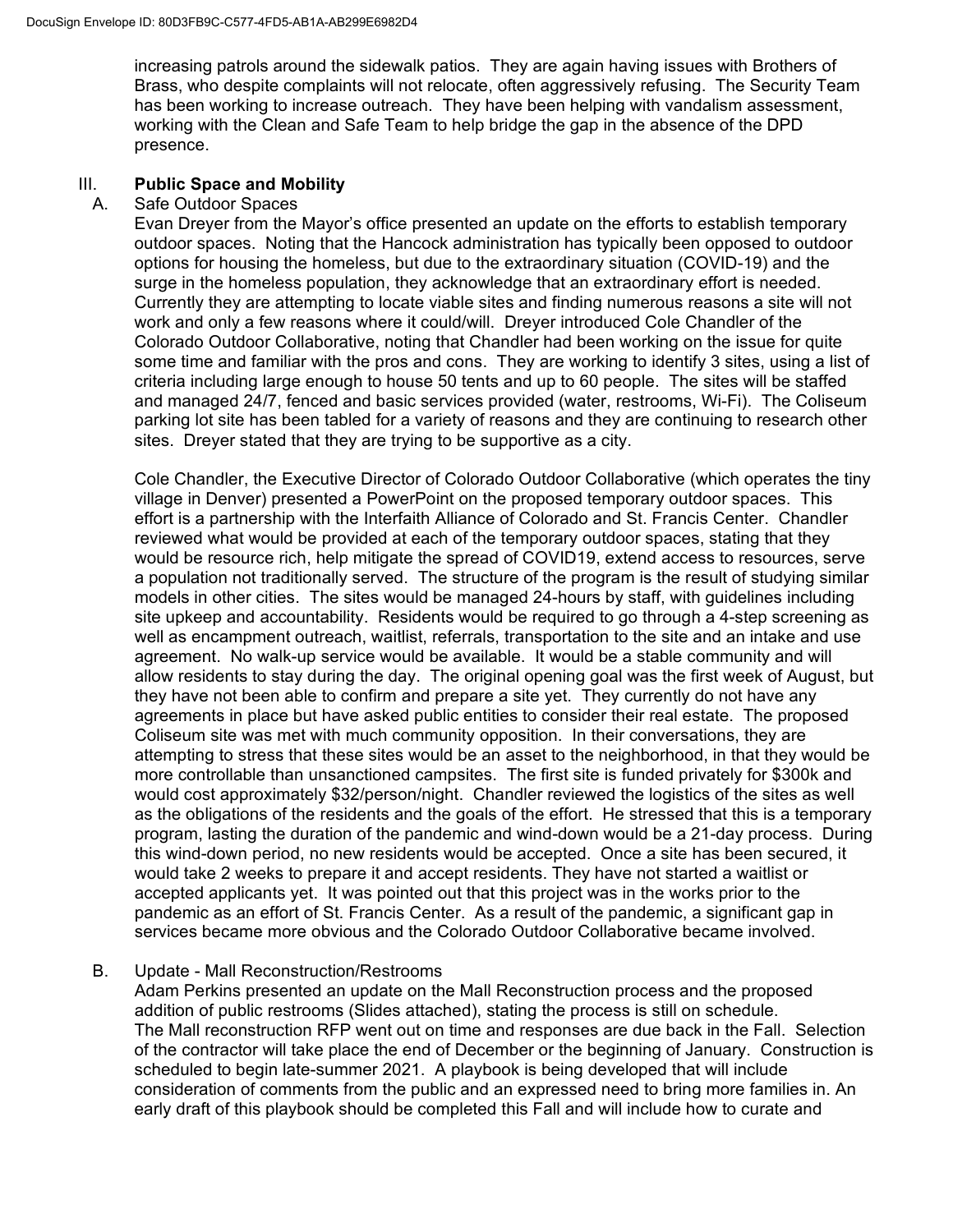manage the Mall, as well as long-term maintenance. Currently, the addition of restroom amenities has become a high priority and we are working with the City to design them correctly. We are also developing a vending plan for the reconstructed Mall, spearheaded by the Downtown Environment and Economic Develop groups with input from the member base and council and boards. As for the impact of the construction on businesses, the construction would be second strike after the pandemic and maintaining access during construction even more important. It will be an important message to maintain that the Mall is open. A BID-wide sidewalk sale will take place in August and pedestrian traffic is beginning to increase.

#### IV. **Administration**

A. 2020 Projected Budget – Sidewalk Cafes and Vending

Beth Moyski gave an update on the efforts to help business and restaurants during the pandemic, focusing on the budget and the effect on revenue. Moyski explained the discounts given to the vendors and sidewalk cafes to date (50% initially and then 100% except licensing fees for vendors). Overall, these discounts will account for 35% reduction in revenue for two programs. Moyski asked for permission extending waived fees through October. Bahman expressed support needed for businesses. Austin Kane made a motion to continue the discounts through the end of October (to match the City discounts) and Jennifer Halliman DeLeon seconded. The motion passed with a unanimous vote.

#### B. Resolution Amending 2019 Budget

Charlene Laus explained amendment for budget, stating that an amendment is typically needed every year. This year, the net operating costs were higher than budgeted as well as the Enterprise fund due to additional contracts due to growth in the Tree Health Program. They will do a final amendment before final submission to the City.

Austin Kane moved to open a Public Hearing and David Kaufman seconded. The Public Hearing was opened after a unanimous vote. There was no public comment and the Public Hearing was closed.

Austin Kane moved to approve the resolution to amend the 2019 Budget and Jodi Janda seconded. The resolution to amend the 2019 budget was approved with a unanimous vote.

## C. BID Property Owner Survey Review

Beth Moyski reviewed the BID Property Owner Survey, stating that this annual survey is an opportunity to not only poll the public, but also to inform them. She highlighted Item 24, which deals specifically with the Mall Reconstruction and how to mitigate construction disruption. There are also questions regarding the Urban Forest Initiative and the Tree Health Program. The BID response to the COVID19 pandemic or clean and safer were not included this year, but the comment section would allow for comments. This exclusion brought discussion from the Board about a need to be more direct and specific. Moyski agreed to add more questions directly dealing with the BID response to COVID19. The survey should be sent out in the next couple of weeks.

Beth also reminded the Board that she would be setting up individual meetings to discuss the 2021 budget and work plan in lieu of this year's BID Board Retreat.

## V. **Other Business**

- A. Maintenance and Operations (Written Report)
- B. Monthly Update and Core Priorities (Written Report)

David Kaufman asked if in anticipation to cost of damages, the Budget will need to be adjusted